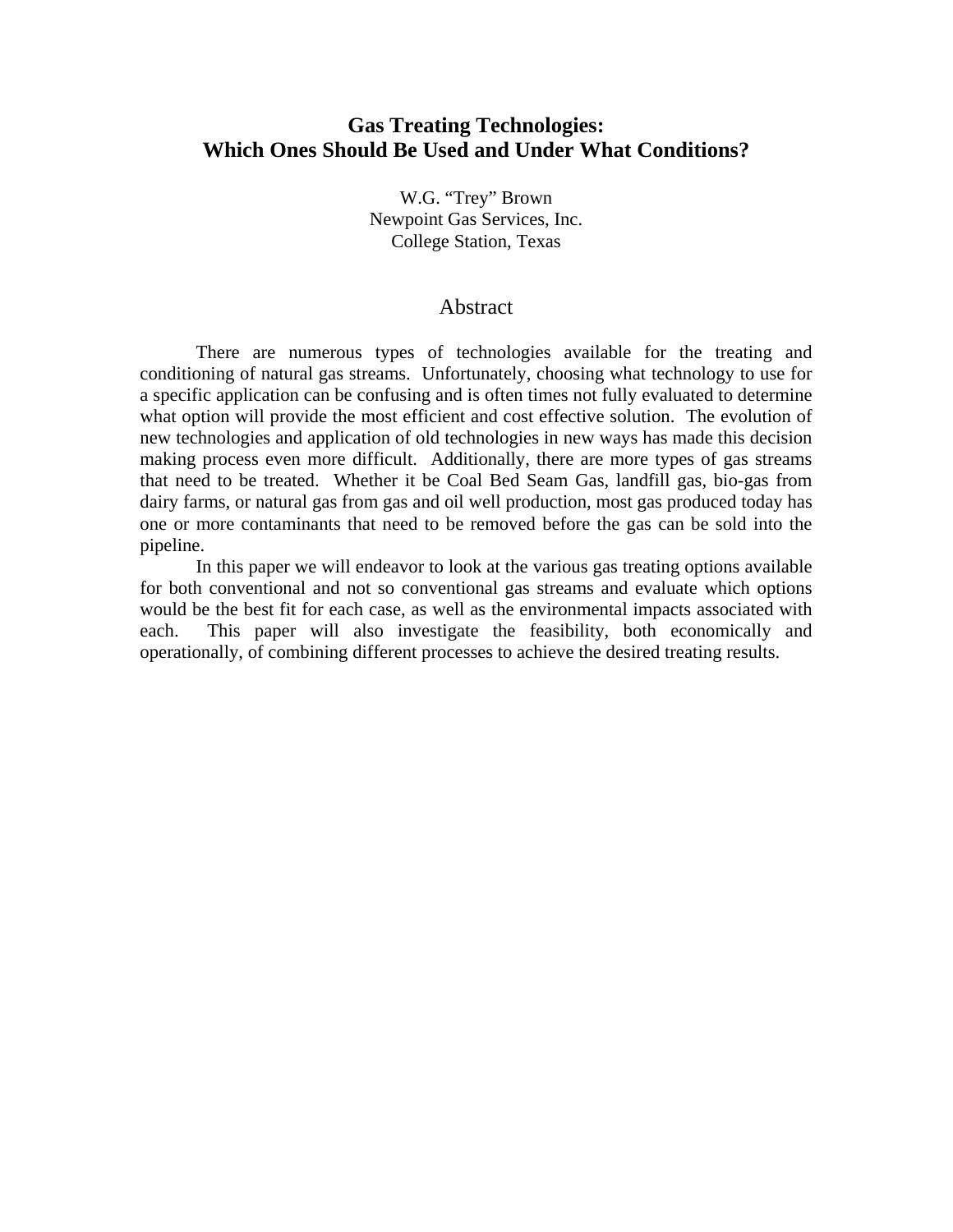# **Gas Treating Technologies: Which Ones Should Be Used and Under What Conditions?**

## **Introduction**

As the demand for natural gas continues to increase, new or previously ignored areas of gas supplies are being re-visited. Many of these "new" gas supplies have been ignored in the past, due to poor gas quality and/or prohibitive costs associated with treating the gas to make it saleable. However, as gas prices have continued to rise and new gas treating technologies have been developed, the prospect of treating and selling these gas volumes has become viable.

These new gas sources include Coal Bed Seam Gas, Landfill Gas and Bio-Digester Gas, to name a few. Each of these gas streams can contain up to 50% carbon dioxide (CO2), up to 6% oxygen, hydrogen sulfide and nitrogen, all of which need to be removed to meet pipeline specifications. Many of these gas streams also come into the plants at a relatively low pressure, requiring inlet compression.

Existing gas sources, that had been shut-in or reduced in production because of poor quality, include vacuum gathering systems and gas wells with high contaminant levels.

Despite the improving economics, the producer still wants/needs to treat their gas stream in the most efficient and cost effective manner possible. Unfortunately, time constraints often lead the producer to choose what they "think" is the best option, without considering all of the available technologies or doing a detailed evaluation of those alternatives. The author will endeavor to supply several "Rules of Thumb" that can be applied when choosing gas treating options and will illustrate, through several actual examples, how one can make the best decision for their gas processing needs.

This paper will concentrate on gas treating using amine, membranes, hydrogen sulfide (H<sub>2</sub>S) scavengers and oxygen  $(O_2)$  removal and their application to removal of CO2, H2S and O2 from raw gas streams.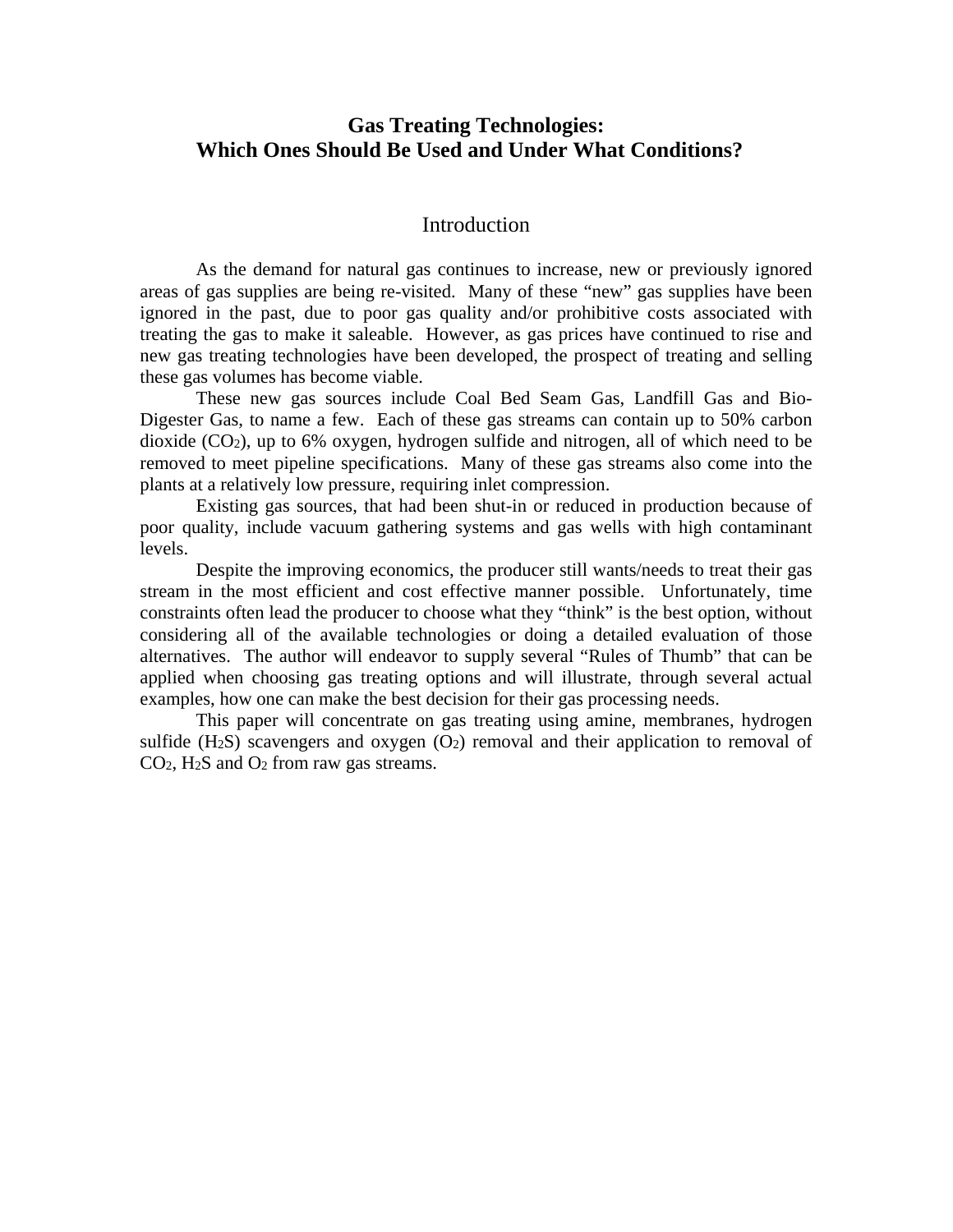### Assumptions

The following assumptions are made for the discussion to follow and may vary to some extent in actual practice; however, they should be representative of what is actually seen in the field.

- 1. Amine will be regenerated using 1.0 lb steam generation per gallon of amine circulated (950 Btu/lb). Thus, a 100 gpm amine plant will utilize approximately 5,700,000 Btu/hr of heat input. Assuming 80% heater efficiency, fuel gas for this system will be approximately 171 MSCFD (0.12 MSCF/100gal).
- 2. 30 wt% DEA will remove 4 scf of acid gas/gal, while a 50 wt% amine solution will remove 5 scf acid gas/gal, without exceeding a rich amine loading of 0.45 mol/mol.
- 3. Depending on operating pressure, an amine plant will have an electrical power usage of  $2.0 - 2.5$  bhp per gallon of amine circulated (i.e. a 100 gpm plant will have an operating electrical load of 200 - 250 bhp).
- 4. For the purpose of this paper, membranes will only be considered for CO2 removal, though advances are being made to also use this technology for nitrogen removal.
- 5. Membranes should have a minimum inlet operating pressure of at least 400 psig to operate efficiently and cost effectively, though systems have been operated as low as 125 psig.
- 6. When using two-stage membrane units, the first stage permeate stream will be re-compressed to the first stage inlet pressure, plus 15 psi, before entering the second stage of membranes.
- 7. A membrane plant will use no more than 5 kW/MMSCF, not including compression/re-compression horsepower.
- 8. PSA units will only be considered for  $N_2$  removal, though recent advances indicate these may also be used in  $CO<sub>2</sub>$  removal applications.
- 9. H2S Scavenger vessels are generally sized to maintain a superficial gas velocity of less than nine (9) feet per minute.
- 10. One pound of solid bed H2S scavenger chemical, such as SulfaTreat or Iron Sponge, will recover 0.25 pounds of sulfur. The chemical has a density of approximately 93 lbs/ft<sup>3</sup>.
- 11. Unless otherwise noted, all cases that follow assume a base gas composition of 84% Methane, 9% Ethane, 3% Propane and 4% Butane and heavier hydrocarbon, each adjusted proportionately to account for CO2, H2S and N2 in the gas stream being treated.
- 12. Pipeline Gas specifications are  $2\%$  CO<sub>2</sub> (max); 3% Total Inerts (max); 4 ppmv H<sub>2</sub>S (max); 20 ppmv  $O_2$  (max) and 7 pounds H<sub>2</sub>O/MMSCF (max).
- 13. Natural Gas can be sold to the pipeline for \$6.50/MMBtu. Electricity can be purchased for \$0.075/kW-hr.
- 14. Reciprocating compressors, operating at 80% efficiency and requiring a heat input of 7600 Btu/hp-hr, are assumed to be used for all compression operations.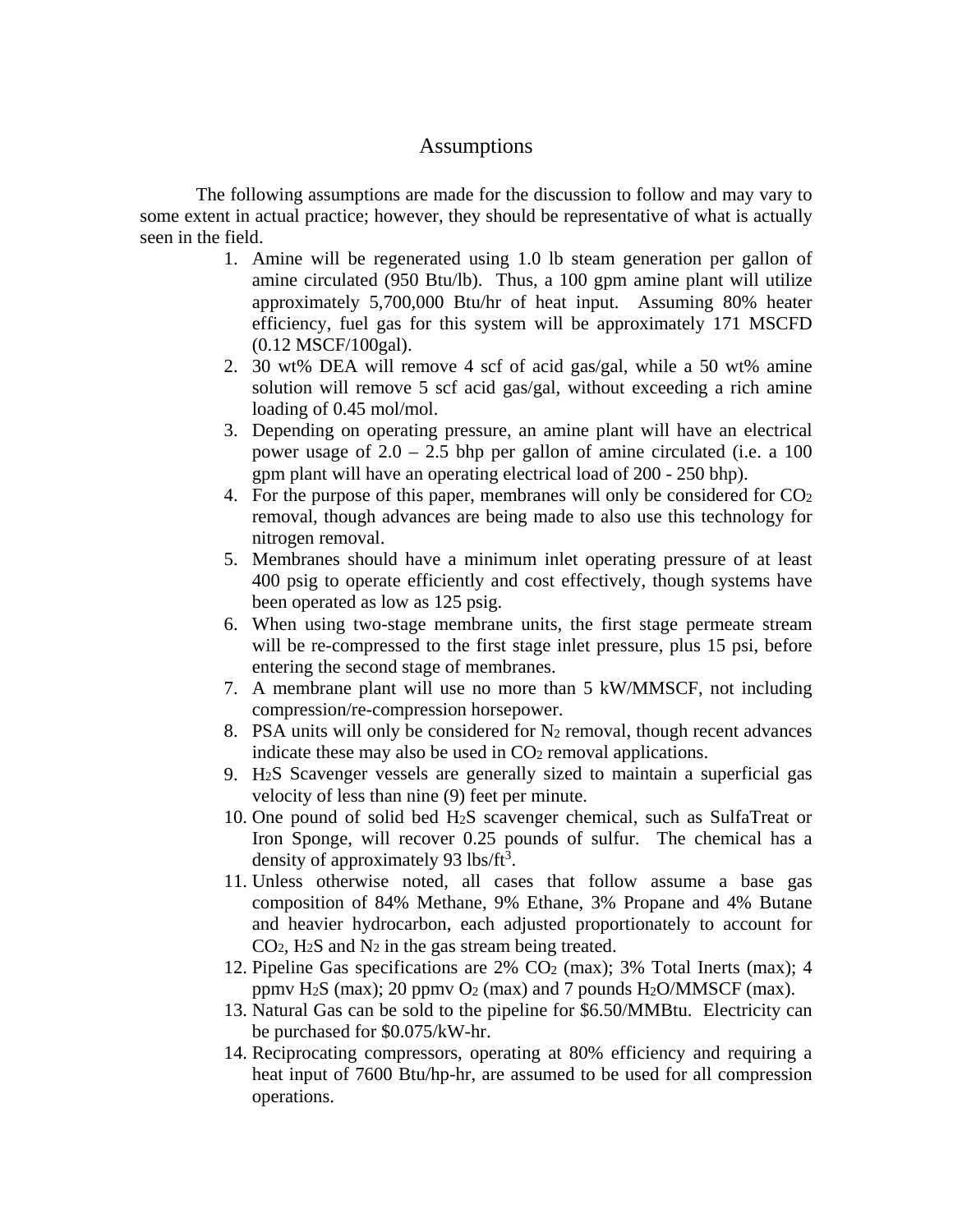#### Discussion

How do you decide which gas treating technology best meets your needs? To answer this question, you first need to define what is required and what constraints are in place. This will include knowing what contaminants are present and need to be removed, the inlet and discharge operating parameters and specifications (Pressure, Temperature, flow rate, gas composition, allowable contaminant concentration in the Sales Gas, etc.) and site location and conditions (power availability, ambient conditions, regulatory restrictions, etc.).

Once you have this information, the vetting process can begin and a preliminary evaluation can be performed. Always begin at the front of the process and work through the system, taking care to understand the effect of each contaminant on the immediate process at hand, as well as subsequent downstream processes. The evaluation process should also include a comparison of not only capital costs, but also operating and maintenance costs, material purchase and disposal costs, fuel usage cost and product losses to vents or flares.

It is imperative to understand the capabilities and limitations of the various technologies under consideration and how the different processes may compliment or conflict with one another. For example, oxygen in the gas stream will have a detrimental effect on amine, but has no impact at all on membranes. Thus, if amine is the technology of choice, an oxygen removal system, such as Newpoint's  $X-O_2$  catalytic removal system, should be considered for installation upstream of the plant, whereas this step may not be required if membranes are used, depending on inlet  $O<sub>2</sub>$  concentrations and pipeline specifications. However, unlike amine, membranes are unable to attain the outlet  $H_2S$ levels required by most pipeline specifications. In those cases where H2S is present and membranes are to be used, an H2S Scavenger may be installed on the inlet or outlet stream, or you might follow up with an amine unit, depending on the H2S concentration. This might also be a viable configuration when trying to minimize overall energy consumption and product losses in high contaminant concentration gas streams.

Membranes and PSA units have the reputation for being effective only for bulk removal of contaminants and always inefficient regarding the losses of hydrocarbon components, even though these drawbacks can often times be overcome for minimal cost, compared to the rest of the project cost or other technology alternatives. H2S Scavengers, such as SulfaTreat, may seem to be an inexpensive and easy way to capture the toxic contaminant and escape environmental concerns and/or the use of a sulfur recovery unit (SRU), but operating parameters and maintenance/material costs may make this economically unattractive.

It is also helpful to know of any requirements the Operations group may have. An example of an Operational concern is the fact that some people are averse to putting sour gas through compressors and require that any H2S removal be accomplished ahead of any compression step. Depending on the H2S content in the gas stream, an H2S Scavenger might first be used, followed by an amine plant after compression; or all treating might be accomplished using a single amine system.

Now, assuming that one understands all of the constraints and requirements of the system to be designed, one can use some guidelines, or Rules-of-Thumb, that can point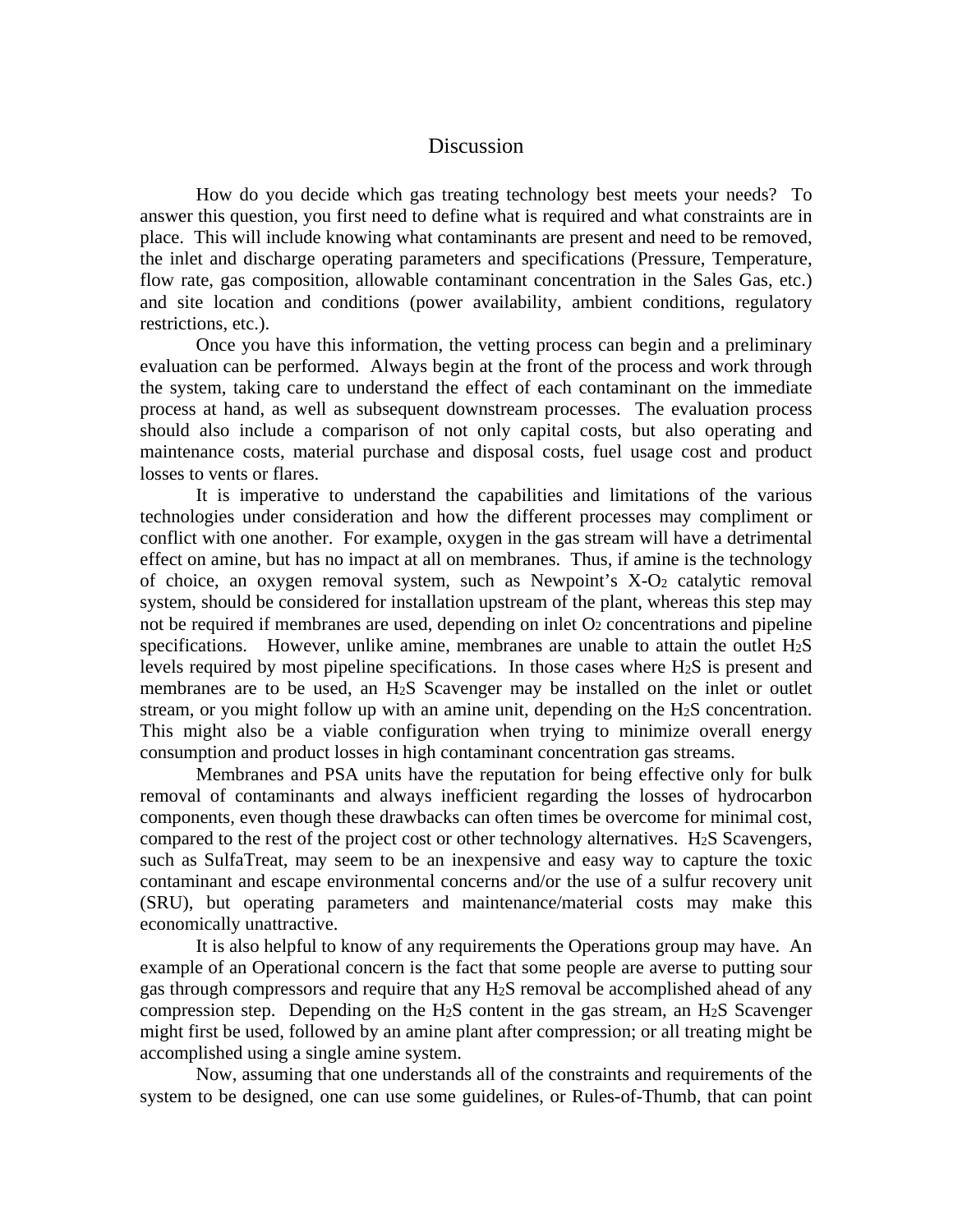toward the type of design to be used. For instance, when does it typically become more economical to use a membrane system instead of an amine unit? This can first be evaluated by looking at the fuel usage per MSCF of inlet hydrocarbon versus hydrocarbon losses for each system. For example, an inlet gas stream containing five (5) percent CO2 that needs to be reduced to less than two (2) percent CO2 in the Sales Gas stream can be treated with 6 gallons of amine per MSCF of inlet gas:

1000 scf/MSCF \* 0.03 scf CO2/scf inlet \* 1 gal amine/5 scf CO2

The Fuel Gas required to operate the amine plant in this case will be approximately 0.75% of the inlet hydrocarbon content:

6 gal amine/MSCF In\*0.12 MSCF FG/100 gal amine\*MSCF In/0.95 MSCF HC

On the other hand, if you have inlet gas streams having 15% and 30% CO2, and still need to meet the  $2\%$  CO<sub>2</sub> outlet specification, the amine and fuel gas requirements will increase to 30 gallons of amine/MSCF of inlet gas and a Fuel Gas Shrinkage of 4.25% for the 15% inlet CO2 case and 60 gallons and 10.3% Fuel Gas shrinkage in the 30% inlet CO2 case.

It is doubtful that a single stage membrane can ever match the hydrocarbon losses from an amine plant, even in the  $30\%$  inlet  $CO<sub>2</sub>$  case; however, installation of a second membrane stage can almost always keep total hydrocarbon losses, including recycle compression fuel, to less than 5%. Thus, the first Rule-of-Thumb would be to consider use of a membrane system, instead of an amine system, when the inlet  $CO<sub>2</sub>$  content exceeds 15% and you are only trying to reach pipeline specifications.

Additionally, the use of a membrane system in conjunction with an amine plant may prove to be a viable option. For example a 50 MMSCFD gas stream being fed to a cryogenic gas plant, but containing  $30\%$  CO<sub>2</sub>, needs to be treated to less than  $0.10\%$  CO<sub>2</sub> in the treated gas stream. If treating was accomplished strictly with amine, a circulation rate of over 2000 gpm would be required.

50 MMSCFD\*0.3 scf CO2/scf inlet\*1 gal amine/5 scf CO2\*1 day/1440 min

This is not only a large plant, but an energy hog. If, on the other hand, a twostage membrane is used to reduce the  $CO<sub>2</sub>$  content to 2%, the amine circulation rate would be reduced to approximately 100 gpm, resulting in significant capital and operating cost savings.

Another question that often arises is when to use an H2S scavenger instead of removing this substance in an amine plant and possibly having to install a Sulfur Recovery Unit (SRU) or Acid Gas Injection (AGI) system. In the past, it was typically thought that an inlet sulfur content of more than 300 pounds per day precluded the use of a scavenger system. This was attributed not only to the cost of replacing the chemical, but also the labor costs and potential disposal problems of the spent chemical. Specifically, Iron Sponge (iron impregnated wood chips) can be pyrophoric and this created the potential for a fire danger. However, current chemicals, such as SulfaTreat,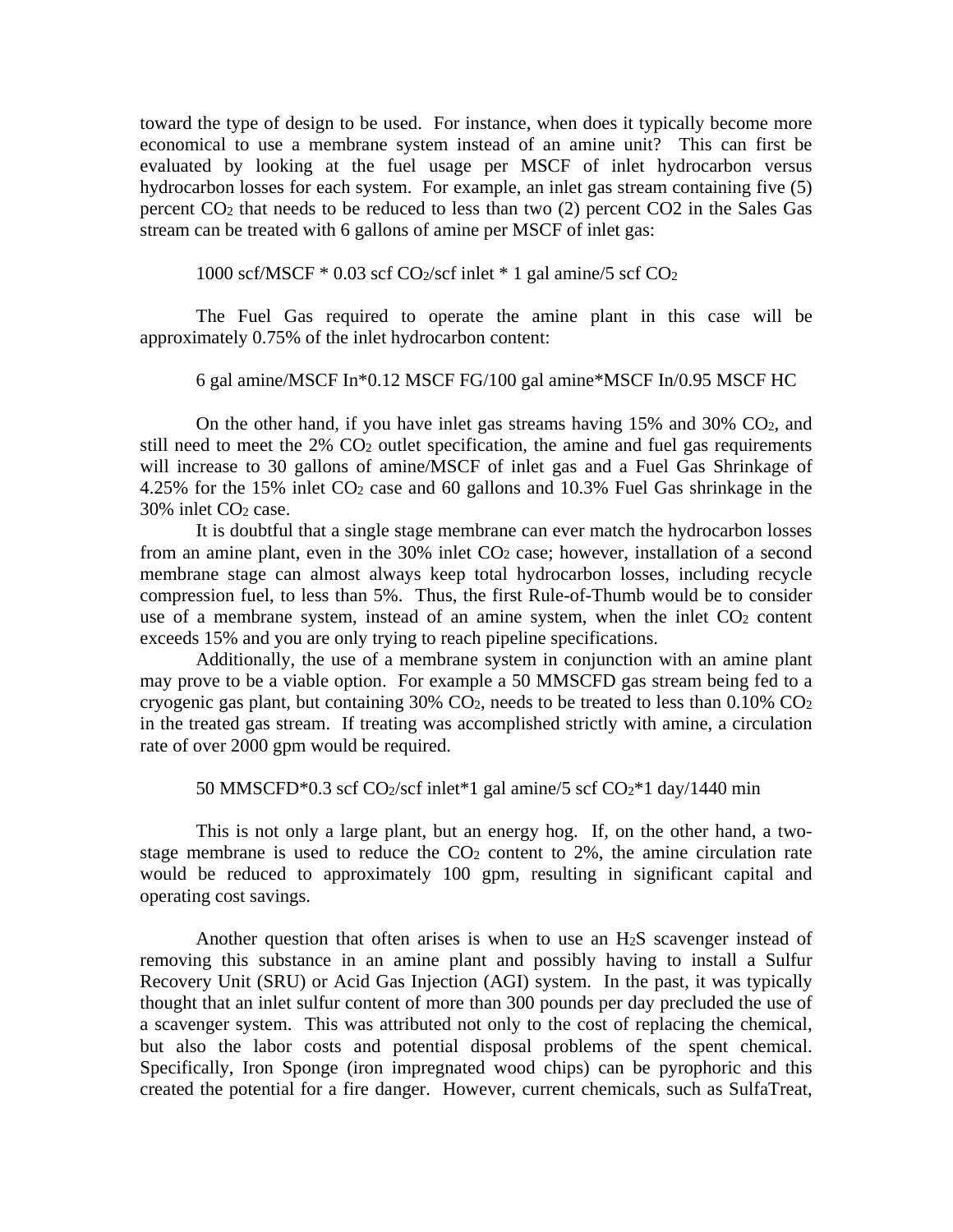are non-pyrophoric and the spent chemical can be used as local fertilizer without concern. Overcoming the issue of disposal of spent chemical expands the areas of application for H2S scavengers, but does not dictate that this should be used in all instances.

The next thing to consider when choosing how to remove H<sub>2</sub>S revolves around the inlet gas conditions (composition, flow rate, pressure and temperature) and the sales gas requirements. For example, a gas stream of 50 MMSCFD at 500 psig contains 150 ppmv  $H_2S$  and 1.9%  $CO_2$ . This gas stream already meets the Sales Gas  $CO_2$ specification, so there is no need to remove this component. An amine system will remove 50-60% of the  $CO<sub>2</sub>$ , resulting in an acid gas stream that is very lean in H<sub>2</sub>S. However, the stream contains approximately 630 pounds/day of sulfur, which exceeds the previously accepted maximum. Using two 102" ID x 24'-0" S/S vessels, set in a parallel configuration, each vessel would be filled with 105,000 pounds of chemical. In this configuration, each bed will have a life of approximately 3 months, with an expected replacement cost of approximately \$135,000 each time a bed is changed. This equates to a treating cost of approximately \$0.068/MSCF.

630# S/day \* 1# Chemical/0.25# S \* \$1.35/# Chemical \* 1 day/50,000 MSCF

Compared to the capital and operating costs of a 100 gpm amine system and AGI system, the H2S scavenger may be a cost effective alternative.

In contrast, if the gas stream was 5 MMSCFD with 1500 ppmv  $H<sub>2</sub>S$ , somewhat smaller vessels could be used, but change out frequency would increase, and the cost per MCF would increase to approximately \$0.68/MSCF for the H2S scavenger, while the amine plant circulation would decrease to less than 10 gpm and the overall capital and operating costs for the two systems become more comparable.

Thus, when evaluating whether or not to use a scavenger system, do not rely solely on the amount of sulfur being recovered, but on the cost per MSCF of each available option.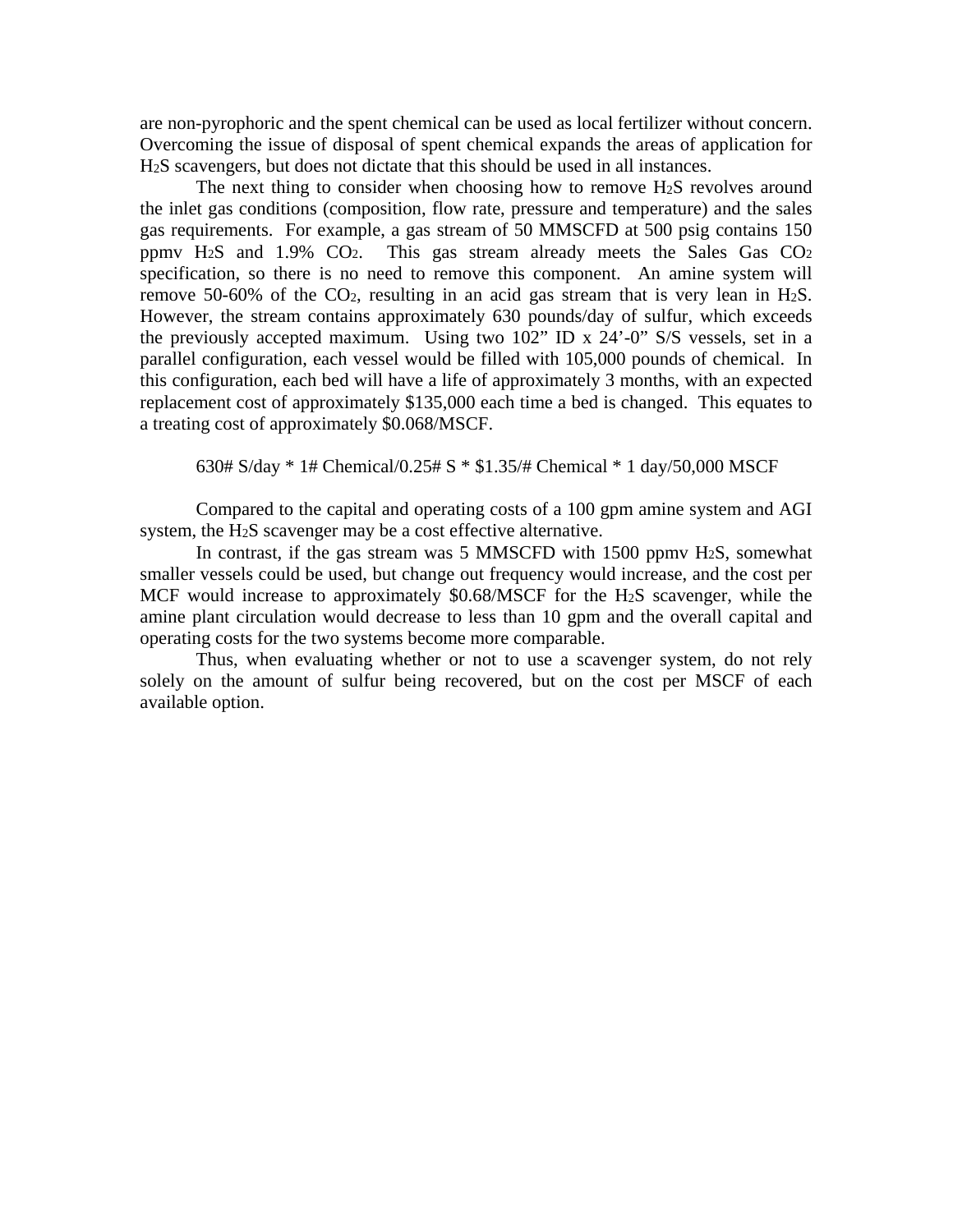### Case Studies

Consider the following: A 10 MMSCFD gas stream at 1000 psig and 160F, containing  $2.7\%$  CO<sub>2</sub>, needs to be treated to less than  $2.0\%$  CO<sub>2</sub> in the outlet stream. There is no H<sub>2</sub>S in the inlet gas stream. The gas stream is located on a small platform in the Gulf of Mexico and there is no electrical power supply.

Evaluation: This is an excellent fit for a 10 gpm amine unit, except there is no electrical power source available to supply the pump and cooler motors. Though the inlet pressure is high enough, a membrane system would not typically be the technology of choice because of the "fine tuning" aspect, rather than bulk removal, required for this process. However, in this case, the lack of a power supply made the membrane system the only viable alternative.

Initially, a single stage membrane unit was proposed to perform this service. The process reduced the CO2 content in the Sales Gas to approximately 1.8%, though it suffered a 3.2% hydrocarbon loss into the permeate stream. However, the lower capital and operating cost of the membrane unit, compared to the amine unit, made this alternative acceptable. While this was considered acceptable to the Client, MMS stated that the plant would not be allowed, unless the total hydrocarbon emissions could be limited to less than 50 MSCFD (0.5% of the inlet). It was originally thought that this limitation would kill the project and the well would be unable to produce, thus shutting in 10 MMSCFD of gas production.

Unwilling to give up on this opportunity, Newpoint suggested that the Client consider installation of a second stage of membranes to treat the permeate gas stream and reduce the hydrocarbon losses/emissions to acceptable levels (Figure 1). The new design required the first stage permeate gas stream to be compressed to the inlet gas pressure, then processed through a second stage of membrane treating. This required the customer to install approximately 160 bhp of recycle compression. The exiting, high pressure residue gas stream contained approximately  $11\%$  CO<sub>2</sub> and was combined with the inlet gas stream to form a first stage feed stream containing approximately 3.2% CO2. The residue gas stream exiting the first stage of membranes (Sales Gas) still contained less than  $1.9\%$  CO<sub>2</sub>. Also, while not a requirement for this particular project, the membranes permeated approximately 90% of the contained water vapor, giving the Sales Gas stream an outlet water content of less than 7 pounds H2O/MMSCF.

More importantly, the second stage membrane permeate stream contained significantly less than 50 MSCFD of hydrocarbon. This second stage permeate gas stream was then vented to atmosphere.

Thus, for an increase of approximately 25% in capital cost and the monthly lease cost of compression, the Client was able to produce the gas well and increase the Sales Gas stream volume (by reducing the losses to vent) by approximately 200 MSCFD, for an increased revenue of \$1300/day (\$475,000/yr) on that volume alone. The overall capital cost of the two-stage membrane system, less the recycle compression, was comparable to a 10 gpm amine plant and resulted in approximately the same amount of hydrocarbon loss.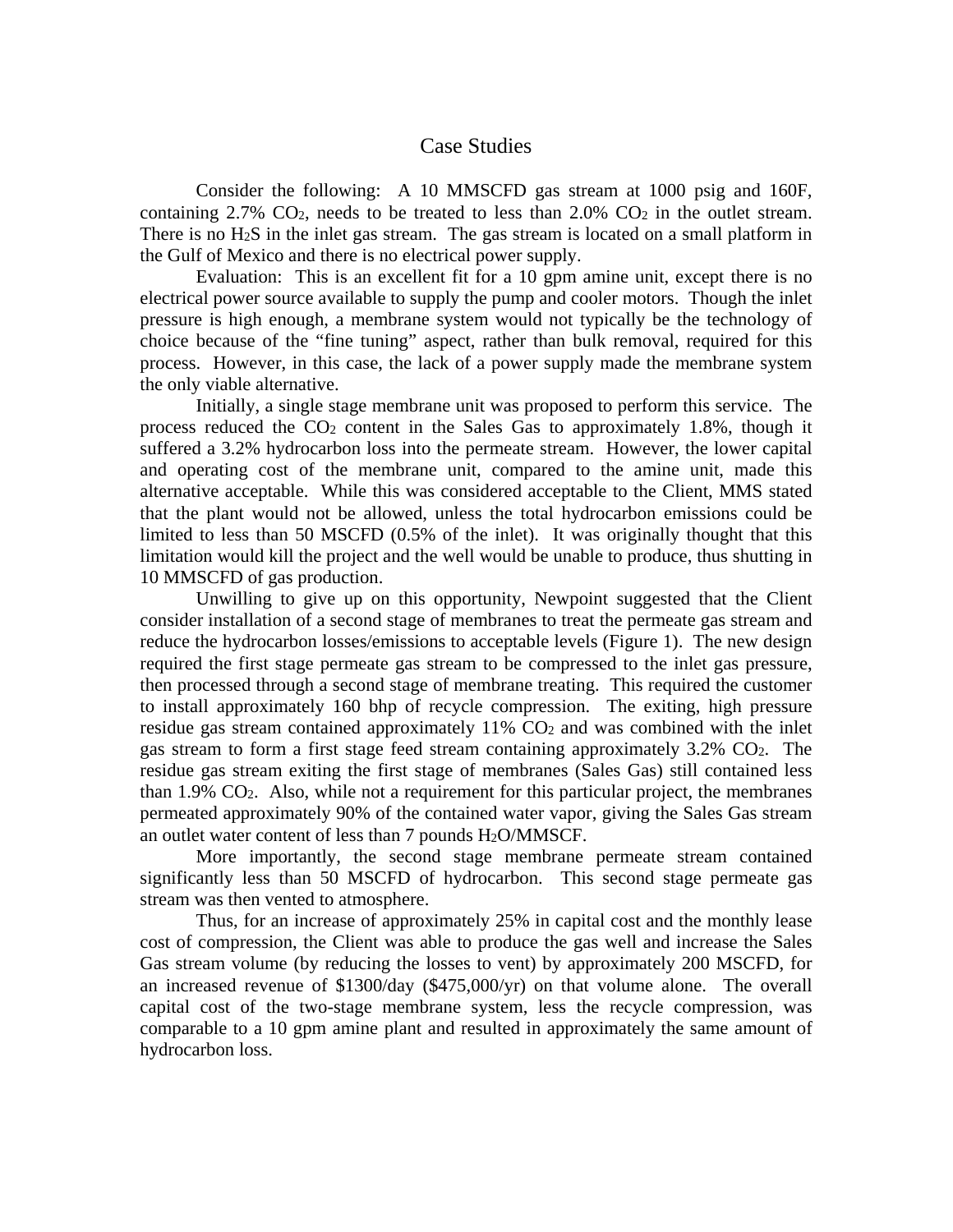

Figure 1

Consider the following: A landfill gas stream at 6 MMSCFD contains  $36\%$  CO<sub>2</sub>,  $3.2\%$  N<sub>2</sub>,  $0.8\%$  O<sub>2</sub> and  $2500$  ppmv H<sub>2</sub>S (balance is methane), entering the plant at essentially atmospheric conditions. The low Btu gas stream is currently routed through an Iron Sponge for H2S removal, compressed to 600 psig and then routed through a small Selexol unit for the removal of trace contaminants and partial dehydration before being sold; but new regulations are forcing the Client to convert to a high Btu (>900 Btu/scf) sales stream, though the new buyer will still allow up to  $1\%$  O<sub>2</sub> in the Sales Gas stream. The plant is located in an urban, industrial area of a major city.

 Evaluation: The gas is already being treated for the removal of H2S, is dehydrated to pipeline specification levels and the final gas stream can have up to 8% inerts and still meet the minimum Btu specification. The oxygen in the gas stream will have detrimental effects on any amine system, so a membrane system seems to be the best alternative, though reduction of the  $CO<sub>2</sub>$  to less than 3% in the Sales Gas stream will result in higher than acceptable hydrocarbon losses. In fact, simulations of the system indicate that over 20% of the inlet methane will be lost to the first stage permeate stream. In order to make this a profitable project, the Client believes he needs to keep the overall hydrocarbon losses to less than 5%.

Again, utilizing compression to boost the pressure of the first stage permeate stream to the first stage inlet pressure (approximately 900 bhp) and then processing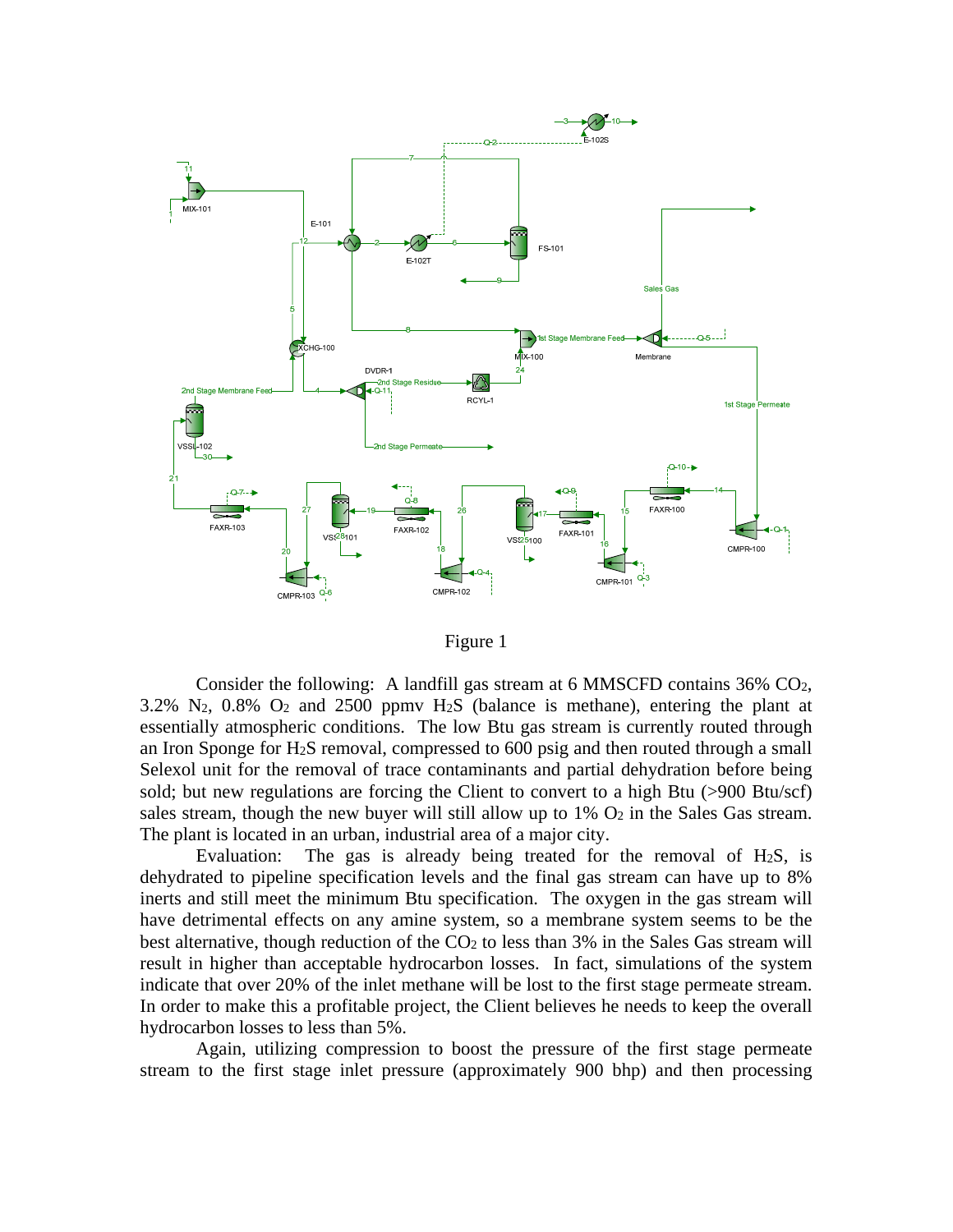through a second membrane stage results in a second stage permeate stream containing less than 3% of the total inlet hydrocarbon content (Figure 2).

The installation of the second membrane stage resulted in the savings of almost 1 MMSCFD of hydrocarbon gas that would otherwise have been lost to the atmosphere. This was not only good for the environment, but increased the gas supply and the Client's revenue by more than enough to pay for the second stage of membranes and the lease cost of the compression.

It should be noted that the membrane option was most attractive because of the allowable oxygen content in the Sales Gas stream and the presence of the existing Iron Sponge and Selexol units at the plant for removal of H2S and contaminants such as siloxanes that are detrimental to membranes. If this had been a grass-roots operation, with more stringent product specifications, a different alternative may have been the more logical and cost effective choice.



Figure 2

Consider the following: An 100 MMSCFD gas stream, at 700 psig and 100F, contains 9.5%  $CO<sub>2</sub>$  and 4%  $N<sub>2</sub>$  and 2000 ppm  $O<sub>2</sub>$  is being sent to a cryogenic gas processing plant for deep ethane recovery (>95%) and nitrogen rejection.

Evaluation: Due to the inlet gas composition and pressure, a PSA unit will not be considered for nitrogen removal in this case, due to the high hydrocarbon losses and excessive compression requirements. This may be a good application for membrane removal of N2, but that technology is not being considered in this paper. Because of the plant's desire to get maximum ethane recovery, meet liquid product specifications and then reject nitrogen using cryogenics, removal of  $CO<sub>2</sub>$  to less than 300 ppmv should be considered. We know that a membrane unit will not allow the gas to be treated down to these levels, so we choose an amine plant for this application, *or do we*? The oxygen content will have a negative effect on the amine system and, even without the  $O<sub>2</sub>$ concerns, this will require a large, energy intensive amine plant.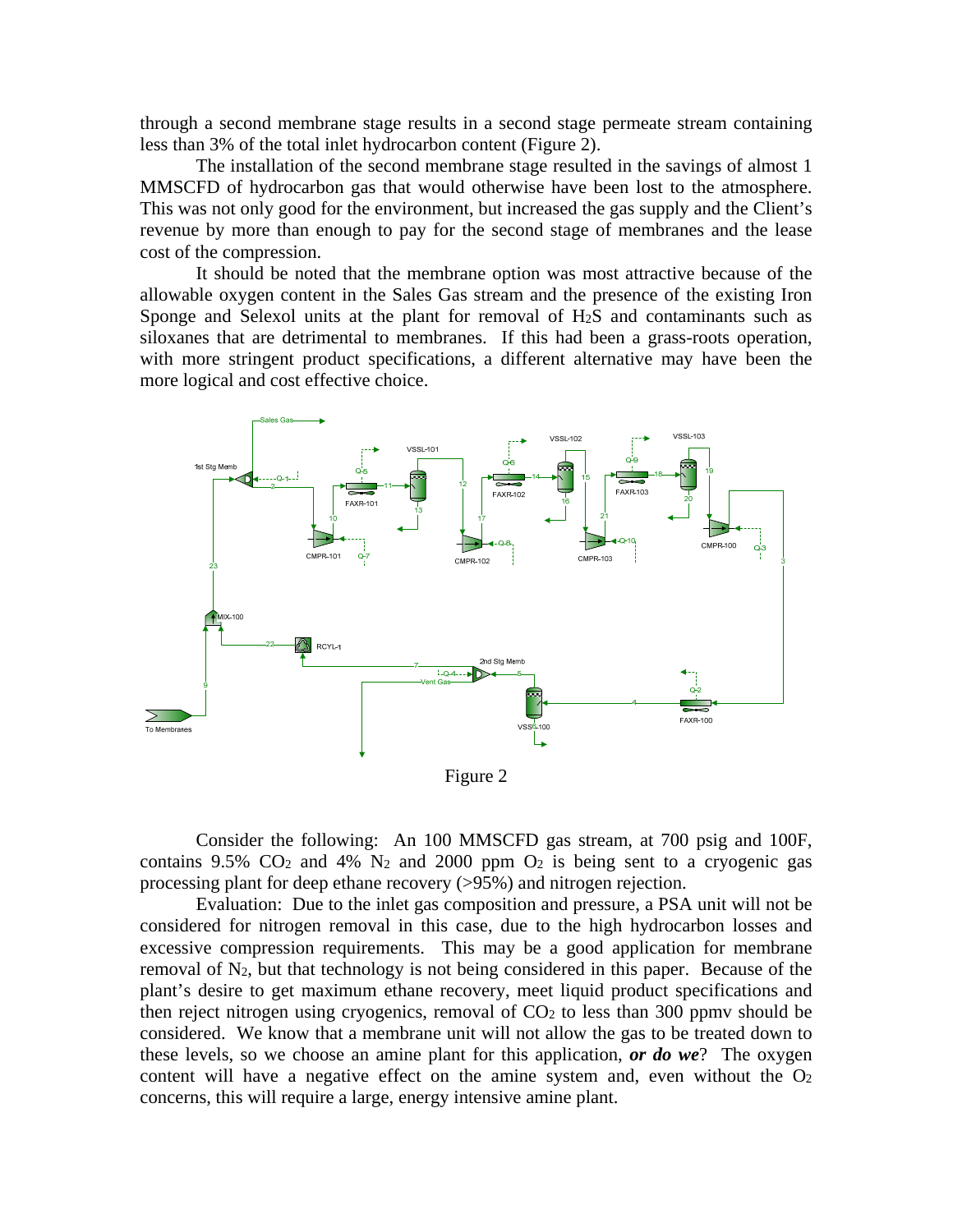However, following the rule to always start at the front of the process and remove the contaminant(s) that will be detrimental to any other subsequent process, the oxygen issue is the first item that needs to be addressed. Using Newpoint's  $X-O_2$  catalytic oxygen removal process (Figure 3), the inlet gas is first heated through cross heat exchange and then through a Gas Heater to reach the required reaction temperatures. At this point the gas enters the catalytic reactor and oxidizes a portion of the inlet hydrocarbon stream to form  $CO<sub>2</sub>$  and water vapor, which are contaminants that can be easily removed in downstream processes. As the oxidation process is exothermic, the gas stream rises in temperature across the reactor. The amount of temperature rise is dependent on the amount of oxygen that is contained in the entering gas stream. It should be noted that the outlet gas stream will typically have less than 10 ppmv oxygen and the reactor can be designed to deliver a gas stream containing less than  $5$  ppmv  $O_2$ . The hot exiting gas stream is then cooled with cross heat exchange and air cooling before going to the next treatment step.





If, following the oxygen removal unit, we use an amine plant alone to remove the CO2 from the gas stream, a 50 wt% mixed amine solvent would require:

100 MMSCFD \* 0.095 ft3 CO<sub>2</sub>/ft<sup>3</sup> Inlet \*1 day/1440 minutes \* 1 gpm amine/5 ft<sup>3</sup> CO<sub>2</sub> = approximately 1300 gpm of amine circulation.

This equates to a reboiler duty of approximately 74 MMBtu/hr, or a fuel rate of approximately 2.22 MMSCFD, or almost 2.5% of the inlet hydrocarbon content. Additionally, the electrical load for this plant would be approximately 2200 bhp.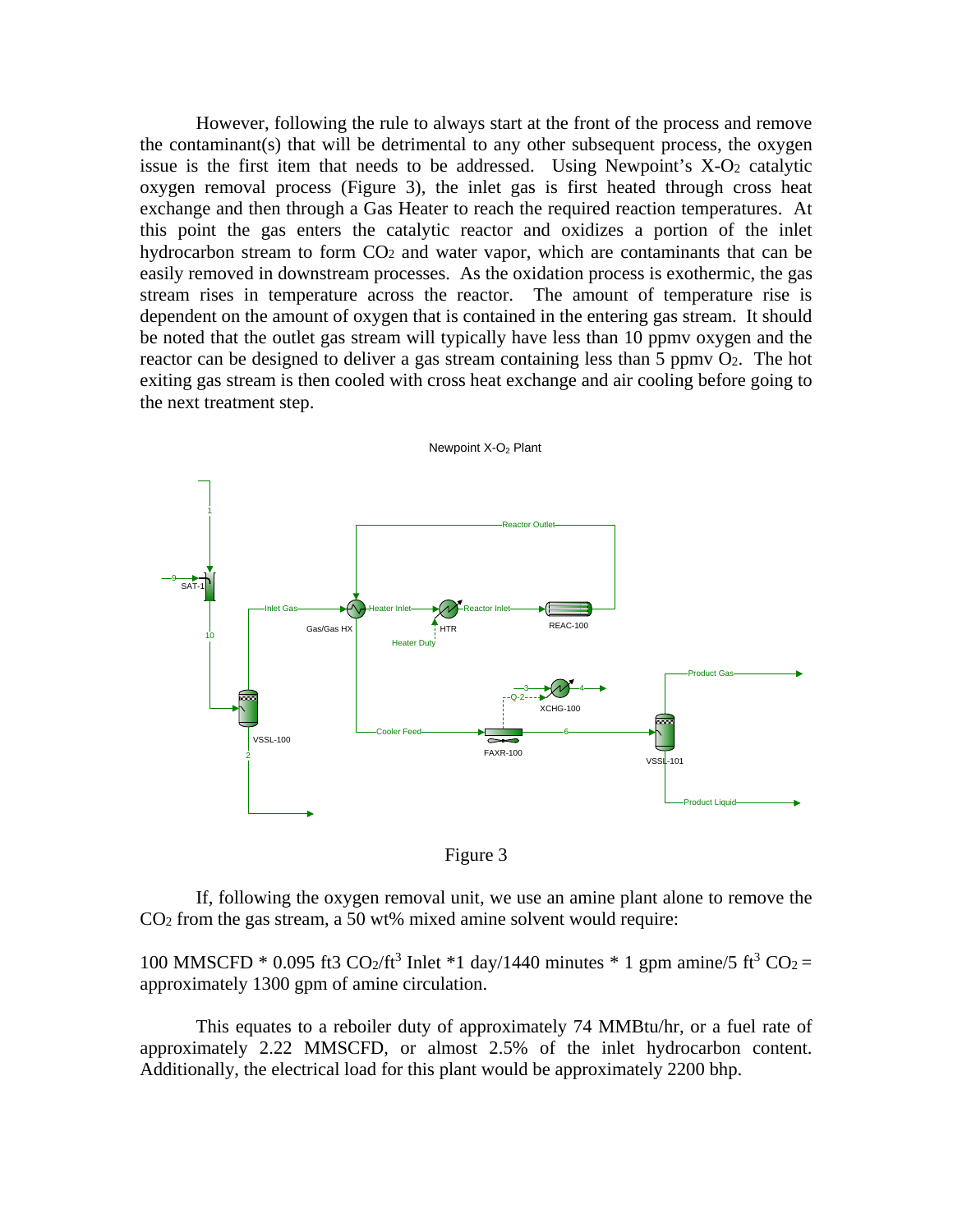On the other hand, if the gas stream is first treated using a two-stage membrane unit to reduce the  $CO<sub>2</sub>$  content to 5%, while keeping the hydrocarbon losses to less than 1%, the subsequent amine system could then be reduced in size to 650 gpm (Figure 4), reducing fuel and electrical consumption by 50% while still meeting the desired 300 ppm CO2 specification in the treated gas. The treated gas can now be dehydrated and sent to the cryogenic portion of the plant for liquid product recovery and nitrogen rejection.



#### Figure 4

The membrane system requires approximately 2100 bhp of recycle compression, which will consume approximately 360 MSCFD. Thus, the net savings of using this twostage system (membrane + amine) will be approximately 730 MSCFD of fuel gas and 2000 hp (1500 kW) of electrical power when compared to using the amine system alone. Because two systems are being utilized, the plot area for this plant will also be about double of what an amine plant would be on its own. Therefore, if plot space is limited or unavailable, use of the "two-tiered" approach may not be an option. The combination of a membrane plant and amine plant also has a slightly higher initial capital cost, but the \$2,700,000 in annual operating cost savings from fuel and electricity pays for this difference in less than one year.